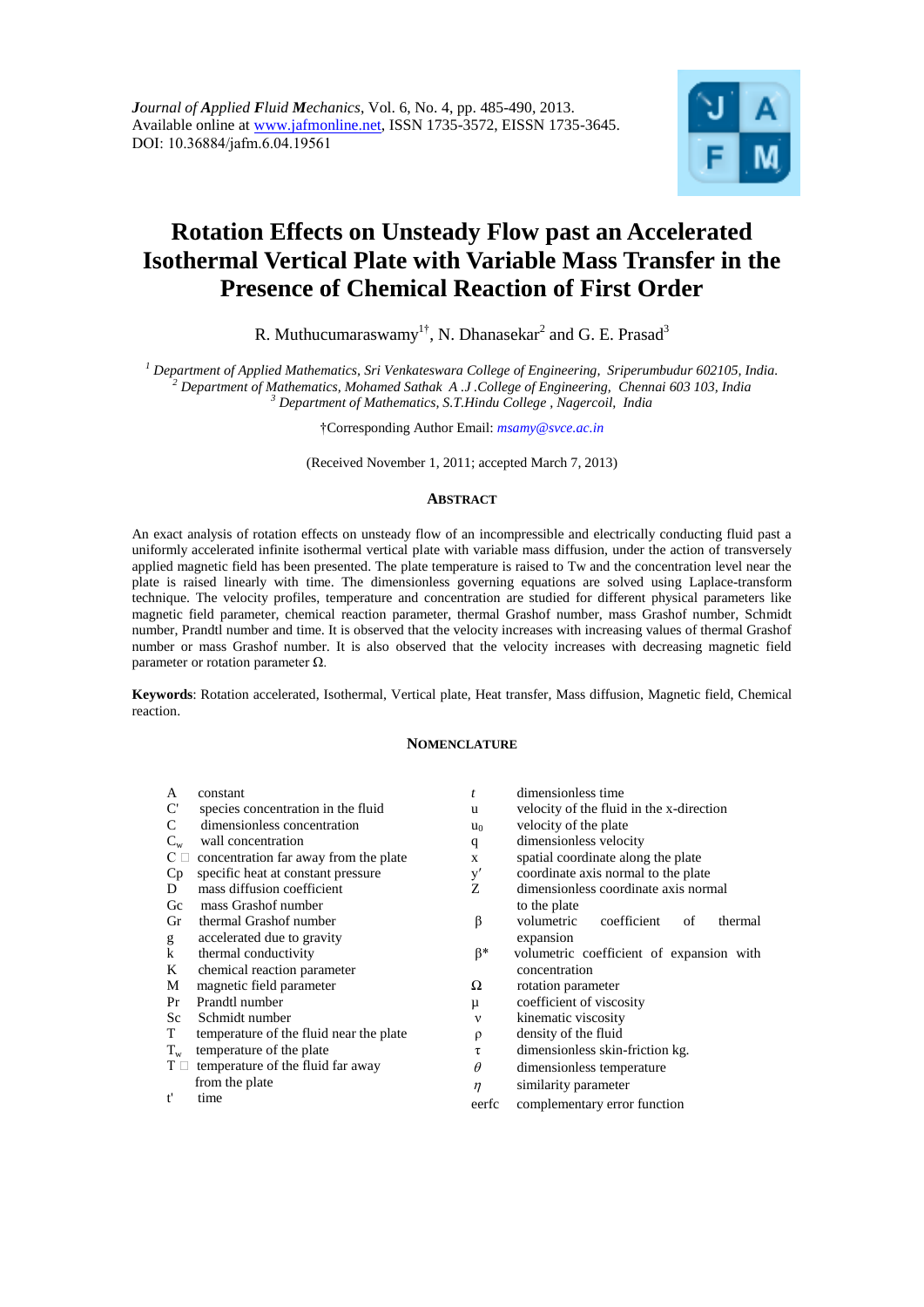#### **1. INTRODUCTION**

The influence of magnetic field on viscous incompressible flow of electrically conducting fluid has its importance in many applications such as extrusion of plastics in the manufacture of rayon and nylon, purification of crude oil, pulp, paper industry, textile industry and in different geophysical cases etc. In many process industries, the cooling of threads or sheets of some polymer materials is of importance in the production line. The rate of cooling can be controlled effectively to achieve final products of desired characteristics by drawing threads, etc. in the presence of an electrically conducting fluid subject to a magnetic field.

MHD plays an important role in agriculture, petroleum industries, geophysics and in astrophysics. MHD flow has application in metrology, solar physics and in motion of earth's core. Also it has applications in the field of stellar and planetary magnetospheres, aeronautics, chemical engineering and electronics. In the field of power generation, MHD is receiving considerable attention due to the possibilities it offers for much higher thermal efficiencies in power plants.

Gupta *et al.* (1979) studied free convection on flow past a linearly accelerated vertical plate in the presence of viscous dissipative heat using perturbation method. Kafousias and Raptis (1981) extended the above problem to include mass transfer effects subjected to variable suction or injection. Free convection effects on flow past an accelerated vertical plate with variable suction and uniform heat flux in the presence of magnetic field was studied by Raptis *et al.* (1981). Prasad *et al.* (2011) have studied finite difference solution of radiative flow past an impulsively started vertical plate with variable heat and mass flux.

MHD effects on flow past an infinite vertical plate for both the classes of impulse as well as accelerated motion of the plate was studied by Raptis and Singh (1981). Mass transfer effects on flow past a uniformly accelerated vertical plate was studied by Soundalgekar (1982). Basant Kumar Jha and Ravindra Prasad (1990) analyzed mass transfer effects on the flow past an accelerated infinite vertical plate with heat sources. Singh (1984) studied MHD flow past an impulsively started vertical plate in a rotating fluid. Rotation effects on hydromagnetic free convective flow past an accelerated isothermal vertical plate was studied by Raptis and Singh (1981).

Chemical reactions can be codified as either heterogeneous or homogeneous processes. This depends on whether they occur at an interface or as a single phase volume reaction. In well-mixed systems, the reaction is heterogeneous, if it takes place at an interface and homogeneous, if it takes place in solution. In most cases of chemical reactions, the reaction rate depends on the concentration of the species itself. A reaction is said to be of first order, if the rate of reaction is directly proportional to the

concentration itself. Chambre and Young (1958) have analyzed a first order chemical reaction in the neighborhood of a horizontal plate. Das *et al.* (1994) have studied the effect of homogeneous first order chemical reaction on the flow past an impulsively started infinite vertical plate with uniform heat flux and mass transfer. Again, mass transfer effects on moving isothermal vertical plate in the presence of chemical reaction studied by Das *et al.* (1999). The dimensionless governing equations were solved by the usual Laplace-transform technique.

Hence, it is proposed to study the effects of rotation on the hydromagnetic free-convection flow of an incompressible viscous and electrically conducting fluid past a uniformly accelerated infinite isothermal vertical plate with variable mass diffusion, in the presence of chemical reaction of first order. The dimensionless governing equations are solved using the Laplace-transform technique. The solutions are in terms of exponential and complementary error function. Such a study is found useful in magnetic control of molten iron flow in the steel industry, liquid metal cooling in nuclear reactors, magnetic suppression of molten semi-conducting materials and meteorology.

#### **2. GOVERNING EQUATIONS**

Consider the unsteady hydromagnetic flow of an electrically conducting fluid induced by viscous incompressible fluid past a uniformly accelerated motion of an isothermal vertical infinite plate when the fluid and the plate rotate as a rigid body with a uniform angular velocity  $\Omega'$  about z'-axis in the presence of an imposed uniform magnetic field  $B_0$ normal to the plate. Initially, the temperature of the plate and concentration near the plate are assumed to be  $T_{\infty}$  and  $C'_{\infty}$ . At time t' > 0, the plate starts moving with a velocity  $u = u_0 t'$  in its own plane and the temperature from the plate is raised to Tw and the concentration level near the plate are also raised linearly with time. Since the plate occupying the plane  $z' = 0$  is of infinite extent, all the physical quantities depend only on z′ and t′. It is assumed that the induced magnetic field is negligible so that  $= (0, 1)$  $0,\text{B}_0$ ). Then the unsteady flow is governed by freeconvective flow of an electrically conducting fluid in a rotating system under the usual Boussinesq's

approximation in dimensionless form are as follows:  
\n
$$
\frac{\partial U}{\partial t} - 2\Omega V = Gr\theta + GcC + \frac{\partial^2 U}{\partial Z^2} - MU
$$
\n(1)

$$
\frac{\partial V}{\partial t} + 2\Omega U = \frac{\partial^2 V}{\partial Z^2} - MV \tag{2}
$$

$$
\frac{\partial \theta}{\partial t} = \frac{1}{\Pr} \frac{\partial^2 \theta}{\partial Z^2}
$$
 (3)

$$
\frac{\partial C}{\partial t} = \frac{1}{Sc} \frac{\partial^2 C}{\partial Z^2} - KC \tag{4}
$$

With the following initial and boundary conditions:

$$
u = 0, \quad T = T_{\infty}, \quad C' = C'_{\infty} \quad \text{for all} \quad y, t' \le 0 \tag{5}
$$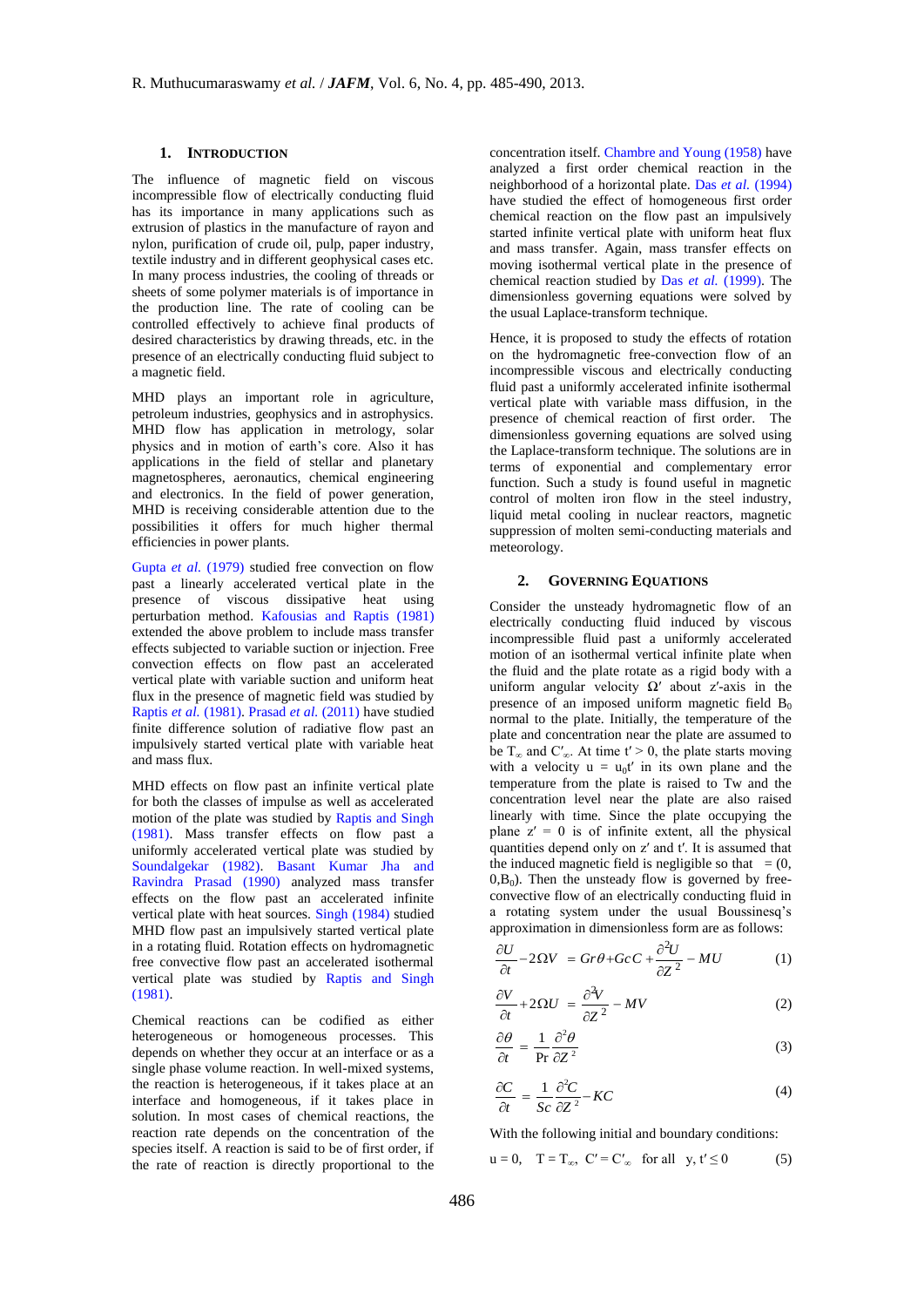$$
u = u_0 \ t', \ T = T_w, \ C' = C' + (C'_w - C')At'
$$
  
at y=0, t' > 0  

$$
u \to 0, \ T \to T_{\infty}, \ C' \to C'_{\infty} \text{ as } y \to \infty
$$

On introducing the following non-dimensional quantities:

$$
U = \frac{u}{(vu_0)^{\frac{1}{3}}}, V = \frac{v}{(vu_0)^{\frac{1}{3}}},
$$
  
\n
$$
t = t \left(\frac{u_0^2}{v}\right)^{\frac{1}{3}}, Z = z \left(\frac{u_0}{v^2}\right)^{\frac{1}{3}},
$$
  
\n
$$
\theta = \frac{T - T_x}{T_w - T_x}, Gr = \frac{g \beta (T_w - T_x)}{u_0},
$$
  
\n
$$
C = \frac{C' - C'_x}{C'_x - C'_x}, Gc = \frac{g \beta^*(C'_w - C'_x)}{u_0}
$$
  
\n
$$
M = \frac{\sigma B_0^2}{\rho} \left(\frac{v}{u_0^2}\right)^{\frac{1}{3}}, \text{ Pr} = \frac{\mu C_p}{k}
$$
  
\n
$$
Sc = \frac{v}{D}, K = K_t \left(\frac{v}{u_0^2}\right)^{\frac{1}{3}}
$$
  
\nwhere,  $A = \left(\frac{u_0^2}{v}\right)^{\frac{1}{3}}$ .

The hydromagnetic rotating free-convection flow past an accelerated vertical plate is described by coupled partial differential Eq.  $(1)$  to Eq.  $(4)$  with the prescribed boundary conditions (5). To solve the Eq. (1) and Eq. (2), we introduce a complex velocity  $q = U + i V$ , Eq. (1) and Eq. (2) can be combined into a single equation:

$$
\frac{\partial q}{\partial t} = Gr\theta + GcC + \frac{\partial^2 q}{\partial Z^2} - mq \tag{7}
$$

The initial and boundary conditions in nondimensional quantities are

$$
q = 0, \quad \theta = 0, \quad C = 0, \text{ for all } Z, t \le 0
$$
  

$$
t > 0: \quad q = t, \quad \theta = 1, \quad C = t \text{ at } Z = 0
$$
  

$$
q \to 0, \quad \theta \to 0, \quad C \to 0 \quad \text{as} \quad Z \to \infty
$$
  

$$
(8)
$$

where,  $m = M + 2i\Omega$ .

# **3. METHOD OF SOLUTION**

The dimensionless governing Eq.  $(3)$ , $(4)$  and  $(7)$ , subject to the initial and boundary conditions (8), are solved by the usual Laplace-transform technique and the solutions are derived follows:

$$
q = \left(\frac{t}{2} + c + d + bdt\right)
$$
\n
$$
\left[\exp(2\eta\sqrt{mt})\text{erfc}(\eta + \sqrt{mt}) + \right]
$$
\n
$$
= \eta \sqrt{\frac{t}{m}} \left[\frac{1}{2} + bd\right]
$$
\n
$$
\left[\exp(-2\eta\sqrt{mt})\text{erfc}(\eta - \sqrt{mt})\right]
$$
\n
$$
= \eta \sqrt{\frac{t}{m}} \left[\frac{1}{2} + bd\right]
$$
\n
$$
\left[\exp(-2\eta\sqrt{mt})\text{erfc}(\eta + \sqrt{mt})\right]
$$
\n
$$
= 2c \text{erfc}(\eta\sqrt{\text{Pr}}) - c \exp(at)
$$
\n
$$
\left[\exp(2\eta\sqrt{(m + a)t})\text{erfc}(\eta + \sqrt{(m + a)t})\right]
$$
\n
$$
+ \exp(-2\eta\sqrt{(m + a)t})\text{erfc}(\eta - \sqrt{(m + a)t})\right]
$$
\n
$$
+ \exp(-2\eta\sqrt{(m + a)t})\text{erfc}(\eta\sqrt{\text{Pr}} - \sqrt{at})
$$
\n
$$
\left[\exp(2\eta\sqrt{at})\text{Pr}\right)\text{erfc}(\eta\sqrt{\text{Pr}} - \sqrt{at})
$$
\n
$$
-d \exp(bt)
$$
\n
$$
\left[\exp(-2\eta\sqrt{(m + b)t})\text{erfc}(\eta + \sqrt{(m + b)t})\right]
$$
\n
$$
+ d \exp(-2\eta\sqrt{(m + b)t})\text{erfc}(\eta\sqrt{Sc} - \sqrt{(K + b)t})\right]
$$
\n
$$
+ d \exp(bt)
$$
\n
$$
\left[\exp(-2\eta\sqrt{Sc(K + b)t})\text{erfc}(\eta\sqrt{Sc} - \sqrt{(K + b)t})\right]
$$
\n
$$
+ \exp(2\eta\sqrt{ScKt})\text{erfc}(\eta\sqrt{Sc} - \sqrt{Kt})
$$
\n
$$
-\exp(2\eta\sqrt{ScKt})\text{erfc}(\eta\sqrt{Sc} - \sqrt{Kt})
$$
\n
$$
-d(1 + bt)
$$
\n
$$
\left[\exp(-2\eta\sqrt{ScKt})\text{erfc}(\eta\sqrt{Sc} - \sqrt{Kt})\right]
$$
\n
$$
d = \
$$

$$
\theta = \text{erfc}(\eta \sqrt{\text{Pr}})
$$
\n
$$
C = \frac{t}{2} \left[ \exp(2\eta \sqrt{\text{Sc}kt}) \text{erfc}(\eta \sqrt{\text{Sc}} + \sqrt{Kt}) \right]
$$
\n
$$
-\frac{\eta \sqrt{\text{Sc}t}}{2\sqrt{K}} - \frac{\eta \sqrt{\text{Sc}t}}{2\sqrt{K}} \exp(-2\eta \sqrt{\text{Sc}Kt}) \text{erfc}(\eta \sqrt{\text{Sc}} - \sqrt{Kt}) \right]
$$
\n
$$
\left[ \exp(-2\eta \sqrt{\text{Sc}Kt}) \text{erfc}(\eta \sqrt{\text{Sc}} - \sqrt{Kt}) \right]
$$
\n
$$
-\exp(-2\eta \sqrt{\text{Sc}Kt}) \text{erfc}(\eta \sqrt{\text{Sc}} + \sqrt{Kt}) \right]
$$
\n(11)

where 
$$
a = \frac{m}{Pr-1}
$$
,  $b = \frac{m - KSc}{Sc - 1}$ ,  $\eta = \frac{Z}{2\sqrt{t}}$ ,  
 $c = \frac{Gr}{2a(1-Pr)}$ ,  $d = \frac{Gc}{2b^2(1-Sc)}$ .

In order to get the physical insight into the problem, the numerical values of q have been computed from Eq. (9). While evaluating this expression, it is observed that the argument of the error function is complex and, hence, we have separated it into real and imaginary parts by using the following formula: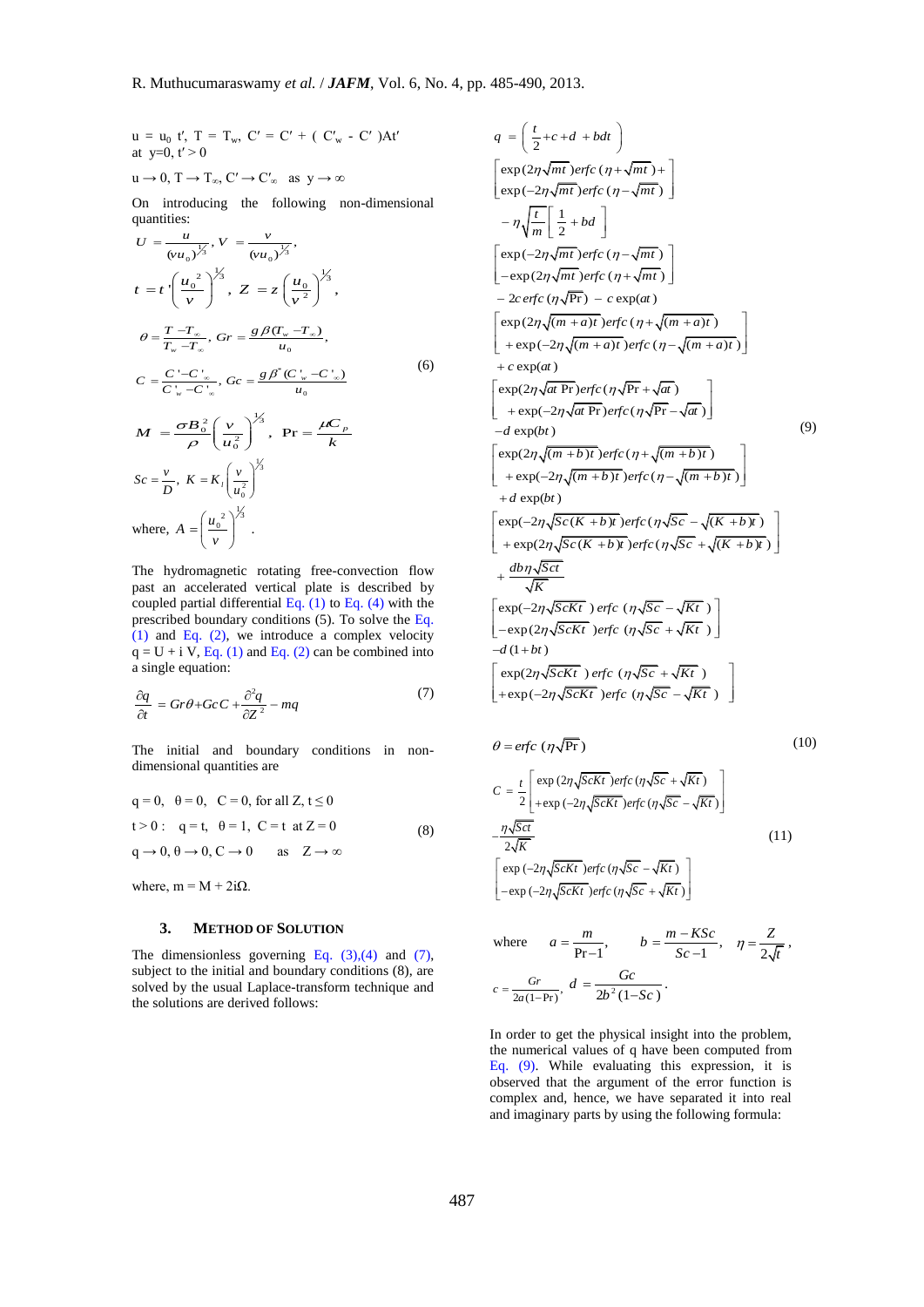$$
ef (a+ib) = ef (a) + \frac{\exp(-a^2)}{2a\pi}
$$
  
\n
$$
\left[1-\cos(2ab)+i\sin(2ab)\right]
$$
  
\n
$$
+\frac{2\exp(-a^2)}{\pi}
$$
  
\n
$$
\sum_{n=1}^{\infty} \frac{\exp(-n^2/4)}{n^2+4a^2} [f_n(a,b)+i g_n(a,b)]
$$
  
\n
$$
+ \in (a,b)
$$
  
\nwhere  
\n
$$
f_n = 2a - 2a\cosh(nb)\cos(2ab)
$$

 $\in (a,b) \approx 10^{-16}$  erf  $(a+ib)$  $n + n \sinh(nb) \sin(2ab)$  $g_n = 2a \cosh(nb) \sin(2ab)$  $+n \sinh(nb) \cos(2ab)$ 

# **4. RESULTS AND DISCUSSION**

For physical understanding of the problem, numerical computations are carried out for different physical parameters Gr, Gc, Sc, Pr, m and t upon the nature of the flow and transport. The value of the Schmidt number Sc is taken to be 0.6 which correspond to water-vapor. Also, the values of Prandtl number Pr are chosen such that they represent air  $(Pr = 0.71)$  and water (Pr = 7.0). The numerical values of the velocity, temperature and concentration fields are computed for different physical parameters like Prandtl number, rotation parameter, magnetic field parameter, thermal Grashof number, mass Grashof number, Schmidt number and time.

Figure 1 illustrates the effects of the magnetic field parameter on the velocity when  $(M = 0, 3, 5)$ , Gr = Gc = 5,  $\Omega$  = 0.2, K=8, Pr = 7 and t = 0.6. It is observed that the velocity increases with decreasing values of the magnetic field parameter. This shows that the increase in the magnetic field parameter leads to a fall in the velocity. This agrees with the expectations, since the magnetic field exerts a retarding force on the free convective flow.



**Fig. 1.** Primary Velocity Profiles for different M

Figure 2 demonstrates the effects of different thermal Grashof number (Gr  $=2, 5$ ), mass Grashof number (Gc = 2, 5),  $M = 3$ ,  $K=8$ ,  $\Omega = 0.2$ ,  $Pr = 7$  on the primary velocity at time  $t = 0.2$ . It is observed that the

velocity increases with increasing values of the thermal Grashof number or mass Grashof number.



**Fig. 2**. Primary Velocity Profiles for different Gr and Gc

Figure 3 represents the effect of concentration profiles for different Schmidt number ( $Sc = 0.16, 0.3$ , 0.6, 2.01), K=0.2 and t=0.2. The effect of concentration is important in concentration field. The profiles have the common feature that the concentration decreases in a monotone fashion from the surface to a zero value far away in the free stream. It is observed that the wall concentration increases with decreasing values of the Schmidt number.



**Fig. 3**. Concentration Profiles for different Sc

The temperature profiles are calculated for water and air from Eq.  $(10)$  and these are shown in Fig. 4. The effect of the Prandtl number plays an important role in temperature field. It is observed that the temperature increases with decreasing Prandtl number. This shows that the heat transfer is more in air than in water.

The concentration field for different values of chemical reaction parameter  $(K=0.2, 2, 5)$  and  $t=0.6$ are shown in Fig. 5. The trend shows that the wall concentration increases with decreasing values of the chemical reaction parameter K.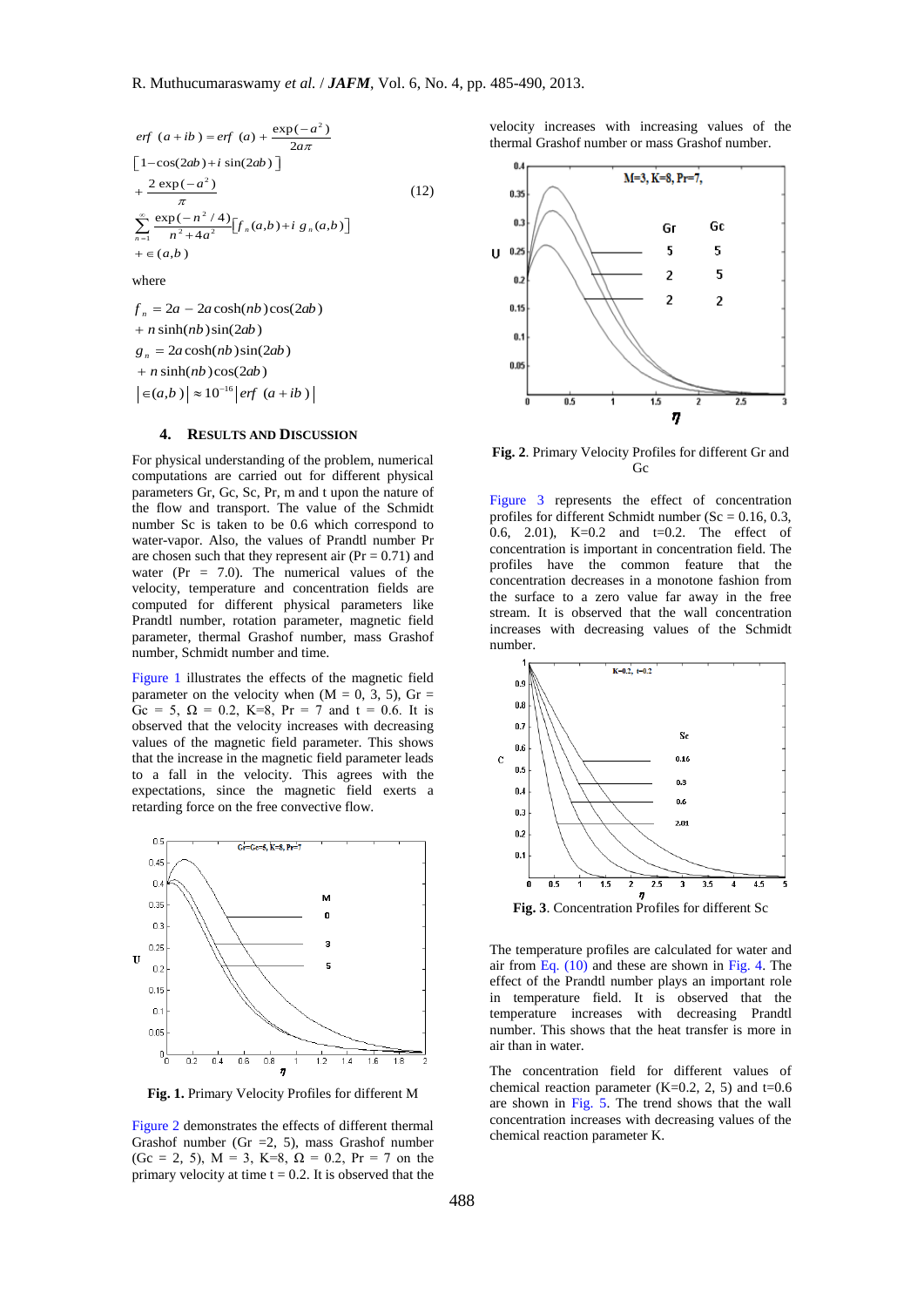

**Fig. 4.** Temperature Profiles for different Pr



**Fig. 5**. Concentration Profiles for different K

The secondary velocity profiles for different thermal Grashof number (Gr = 2, 5), mass Grashof number  $(Gc = 2, 5)$ , K=8,  $\Omega = 0.5$ , M = 10, Pr = 7 and t = 0.4 are presented in Fig. 6. The trend shows that the velocity decreases with increasing values of thermal Grahof number or mass Grashof number.



The secondary velocity profiles for different rotation parameter  $(Q = 0.5, 1)$ ,  $Gr = Gc = 5$ ,  $Pr = 7$ ,  $K=8$ , M  $= 3$  and t = 0.2 are shown in Fig. 7. It is observed that

the velocity decreases with increasing values of the rotation parameter Ω.



**Fig. 7**. Secondary Velocity Profiles for different  $\Omega$ 

#### **5. CONCLUSION**

The theoretical solution of flow past a uniformly accelerated infinite isothermal vertical plate in the presence of variable mass diffusion has been studied. The dimensionless governing equations are solved by the usual Laplace transform technique. The effect of different parameters like thermal Grashof number, mass Grashof number and t are studied graphically. It is observed that the velocity increases with increasing values of Gr, Gc and t. But the trend is just reversed with respect to the rotation parameter or magnetic field parameter M.

#### **REFERENCES**

- Basanth K.J. and R. Prasad (1990). Free convection and mass transfer effects on the flow past an accelerated vertical plate with heat sources, *Mechanics Research Communications*, 17, 143- 148.
- Chambre P.L. and J.D. Young (1958). On the diffusion of a chemically reactive species in a laminar boundary layer flow. *The Physics of Fluids*, 1, 48-54.
- Das U.N., R.K. Deka and V.M. Soundalgekar (1999). Effects of mass transfer on flow past an impulsively started infinite vertical plate with chemical reaction*, The Bulletin of GUMA*, 5, 13- 20.
- Das U.N., R.K. Deka and V.M. Soundalgekar (1994). Effects of mass transfer on flow past an impulsively started infinite vertical plate with constant heat flux and chemical reaction*. Forschung im Ingenieurwesen*, 60, 284-287.
- Gupta A.S., I. Pop and V.M. Soundalgekar (1979). Free convection effects on the flow past an accelerated vertical plate in an incompressible dissipative fluid, *Rev. Roum. Sci. Techn.-Mec. Apl*., 24 , 561-568.